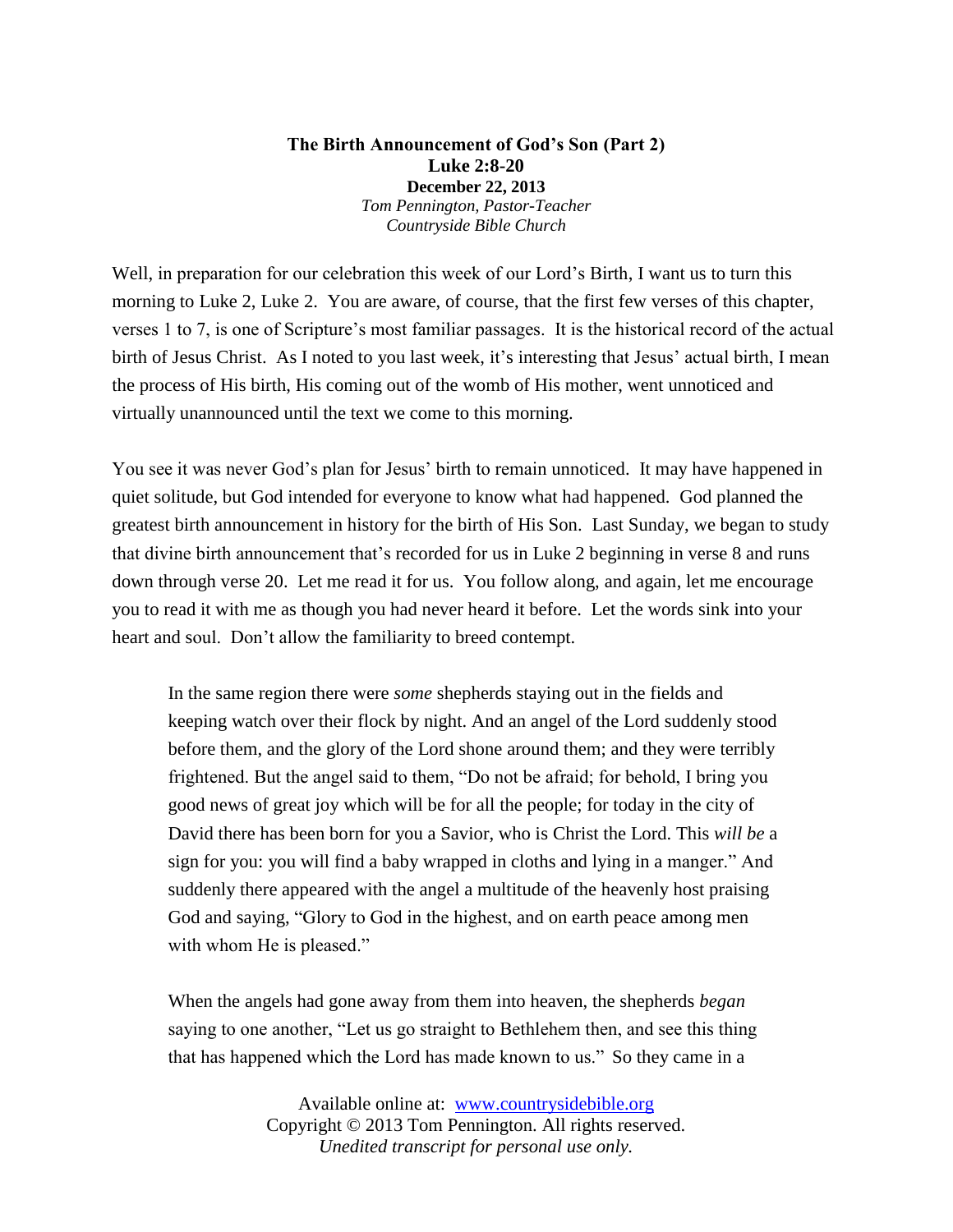hurry and found their way to Mary and Joseph, and the baby as He lay in the manger. When they had seen this, they made known the statement which had been told them about this Child. And all who heard it wondered at the things which were told them by the shepherds. But Mary treasured all these things, pondering them in her heart. The shepherds went back, glorifying and praising God for all that they had heard and seen, just as had been told them.

In these verses, Luke records for us the amazing record of the birth announcement of God's Son, and he presents to us several details about that announcement. Last Sunday, we began by looking at the unlikely audience. Who God chose, or more grammatically correct, whom God chose. Notice in verse 8, "in the same region there were some shepherds staying out in the fields ... keeping watch over their flock by night." That night, just a couple of miles away from the town of Bethlehem, these shepherds were guarding their flock. They were the ones that God chose to tell about the birth of His Son.

And they were, frankly, a most unusual and unlikely choice for God to present this announcement to, because as we learned last week, the shepherds in the first century, and especially as you get into the post-Christian era, the post-apostolic era, this becomes even more apparent in Jewish writings that shepherds were despised and were looked down upon. And that was true for a number of reasons.

It was true because of the nature of their work, those who were shepherds tended to be a lower class of people. In the first century, they were just a notch above day laborers and therefore looked down upon by many. They were wandering nomads. Seldom did they have homes and roots that were set down. Instead, they wandered with their sheep to find the best pasture throughout the year in different places across Judea.

Because of their lifestyle, they were often suspected of being thieves. As they traveled around, they often became the brunt of accusations that they were stealing from the people whose land they wandered. In fact, they were considered to be so dishonest that the rabbis said they were not allowed to serve as judges, and not even as witnesses in a court of law. And when it came to their religious practice, they were often under the rabbinic ban from attending synagogues or the temple, because of the nature of their lifestyles.

The *Midrash*, an ancient Jewish commentary on the Old Testament says this, "No position in the world is so despised as that of the shepherd." And yet, in spite of all of that, it was the shepherds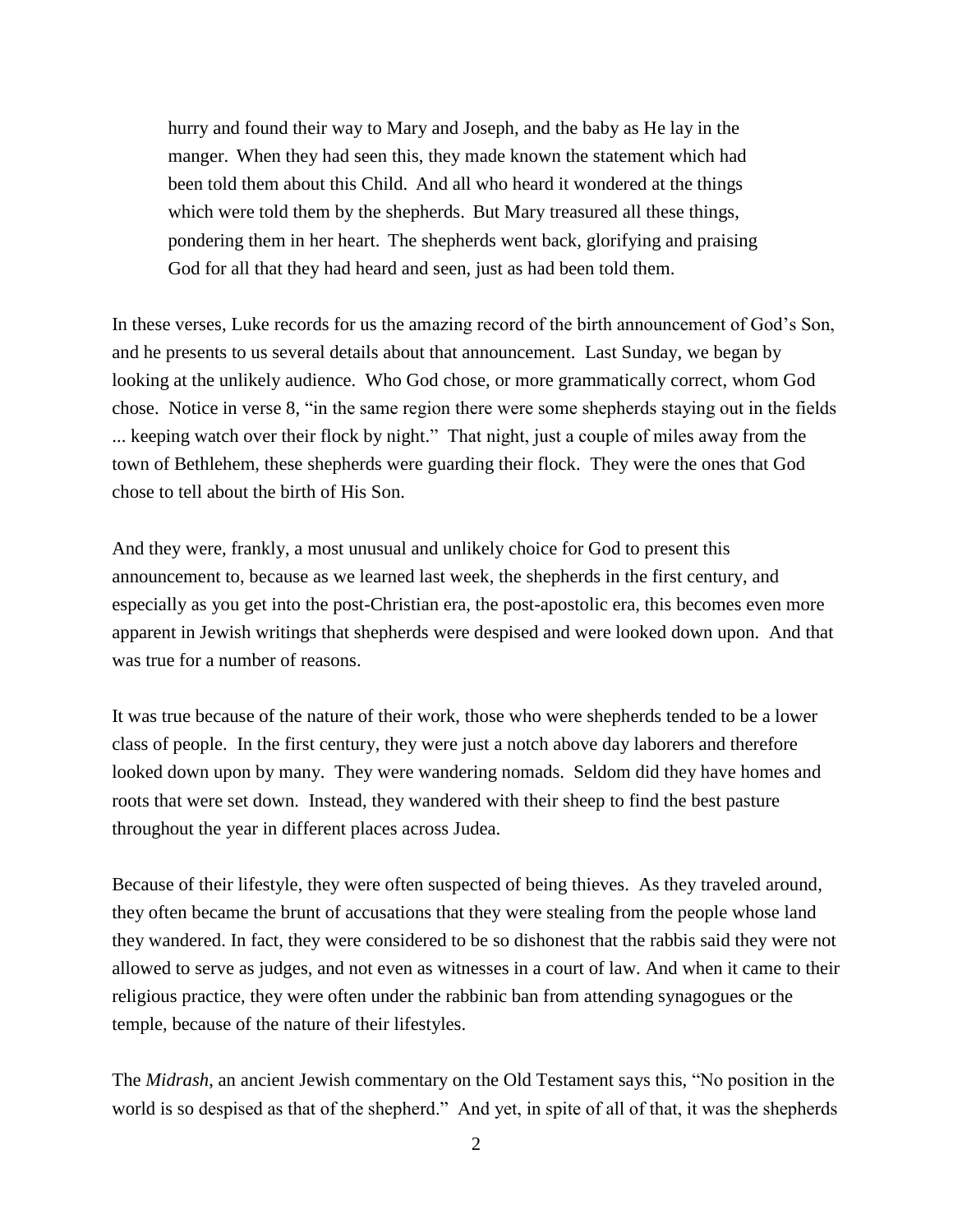to whom God chose to announce the birth of His Son. And to announce it in dramatic fashion. Notice verse 9, "And an angel of the Lord suddenly stood before them and the glory of the Lord shown around them; and they were terribly frightened."

We don't know what part of the night it was. It might have been early evening, while they were all still awake. It might have been later when only one of them would have been awake guarding, and the others would have been taking their turn sleeping, waiting for their watch yet to come. But regardless, suddenly there was an angel that stood before them, verifiably an angel, a divine messenger.

And along with the appearance of that angel, notice "the glory of the Lord shown around them…." There was also a visible display of the presence of God. In the Old Testament, this word "glory" often refers to the Shekinah, as it's called in Hebrew. That blazing cloud of light that represented the visible presence of God. The Shekinah had last been seen 600 years earlier in the time of Ezekiel, but now on that cold winter night the Shekinah appears again to the shepherds in a field outside the town of Bethlehem. It surrounded the angel, that blazing cloud of light, surrounded the angel, surrounded the shepherds. No wonder verse 9 says, "they were terribly frightened." They were a most unlikely audience.

Now that brings us to verses 10 to 14 that we began to examine last time, and that is the grand announcement. The grand announcement, what God said. Here is recorded for us what God communicated through the angels that night. Verse 10, "But the angel said to them, 'Do not be afraid; for behold, I bring you good news of great joy which will be for all the people.'" The angel said, listen, I come with good news, and that good news is going to produce true joy in the hearts of everyone who actually receives it. But the announcement of good news is for all the people, verse 10 says. God is announcing good news to the entire world.

As we saw last week, and later in chapter 2 Simeon reminds us that this Child will be a light to the peoples – all the peoples on this planet. So, what is the good news that God is now announcing to the entire world and that will produce true joy for those who actually receive it? The good news is in verse 11, "... for today in the city of David there has been born for you a Savior, who is Christ the Lord."

I wish you had never heard those words before. I wish you were hearing them for the first time. I wish you were sort of listening over the shoulder of the shepherds to hear the angel say these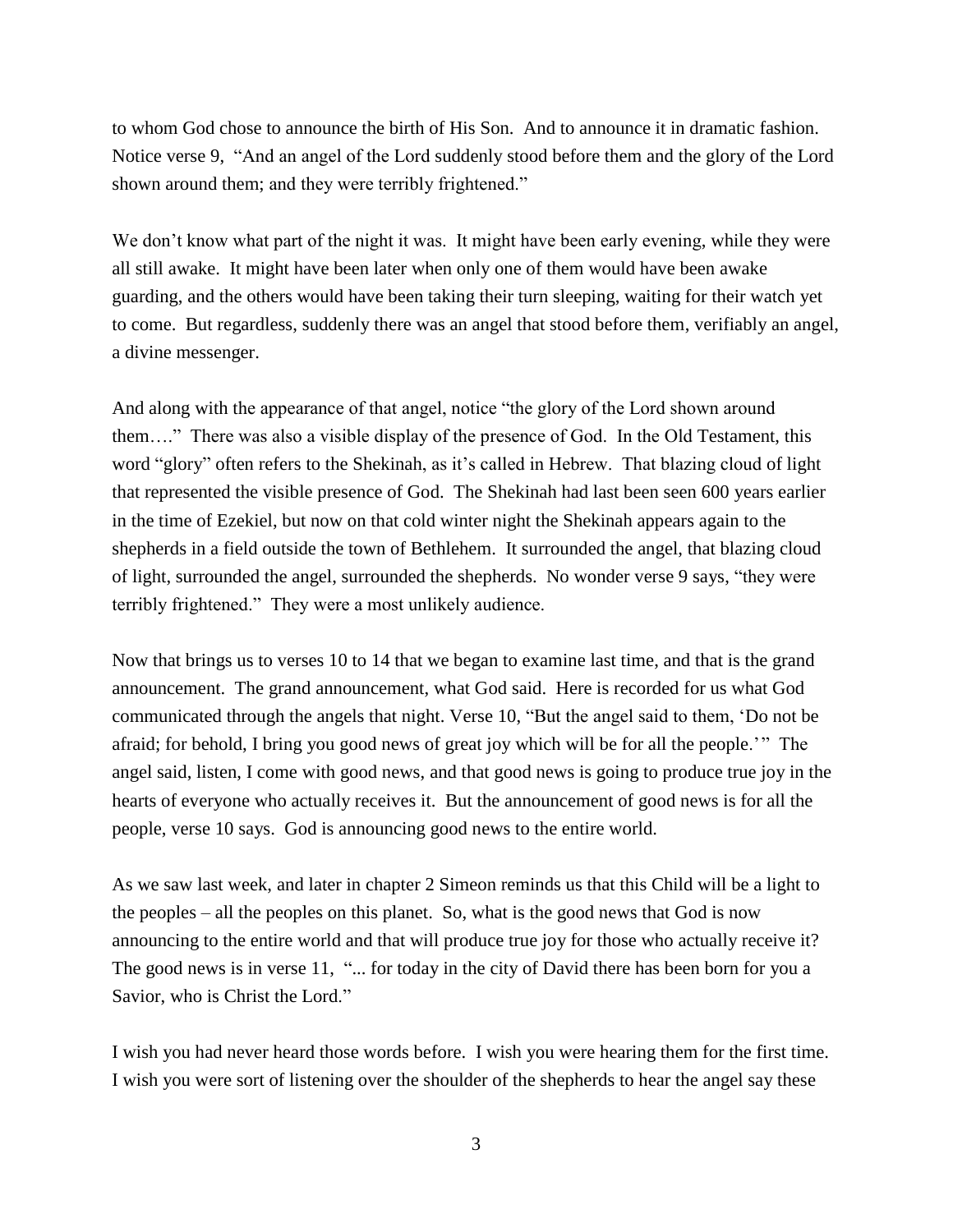words, "for today in the city of David there has been for you a Savior, who is Christ the Lord." Here's the heart of the gospel. Notice it sets forth for us the details about the birth of Jesus.

The time: today.

The location: in the city of David, that is in David's home town, the city of Bethlehem.

That's important because the Old Testament had prophesied much about the coming Messiah, and one of the things that had been prophesied was by Micah, in Micah 5:2, that Bethlehem would be where He would be born. Micah writes "... as for you, Bethlehem Ephrathah, *Too* little to be among the clans of Judah, From you One will go forth for Me to be [a] ruler in Israel. His goings forth are from long ago, from the days of eternity." He existed before there was anything else.

You see, the angel was announcing to the shepherds that night that Micah's prophecy had now been fulfilled. The good news is now embodied in time and space, and in a person. You know, it's difficult for us who live so far removed, both in time and space, from where these events unfolded to really be gripped by the historical reality of them. Listen. Understand this. Jesus of Nazareth was a real person, born in a real place at a real point in time on the time line of human history. He actually existed. You can go visit where He walked, and where He taught, and where He was born, and where He died. You can debate the reality of His claims, but the fact of His existence and the fact of His claims: that's a matter of history.

Now notice what the angel tells the shepherds about this Person. He says in verse 11, "... there has been born...." In other words, this is a real, human newborn. Jesus' conception was a miraculous conception. He was conceived without a man in a virgin. His birth was miraculous only in one sense, and that is His mother was still a virgin when he was born. But the process of His birth was a normal birth, just like your birth and my birth. He was a real, human, infant. "... There has been born ..." The angel says, "... there has been born for you ...," for your benefit for your advantage. He's been sent on your behalf.

John Calvin, who understood the sovereignty of God in salvation, in writing about this verse says this: "The pronoun "to you" is very emphatic, for it would have given no great delight to hear that the author of salvation was born unless each person believed that "for himself" he was born." Listen. There has been born "for you," and he adds, there has been born "for you a Savior," [a Rescuer, a Deliverer.] Here's the heart of His mission. Many in Israel were hoping for deliverance. They were hoping for a political deliverer who would free them from Roman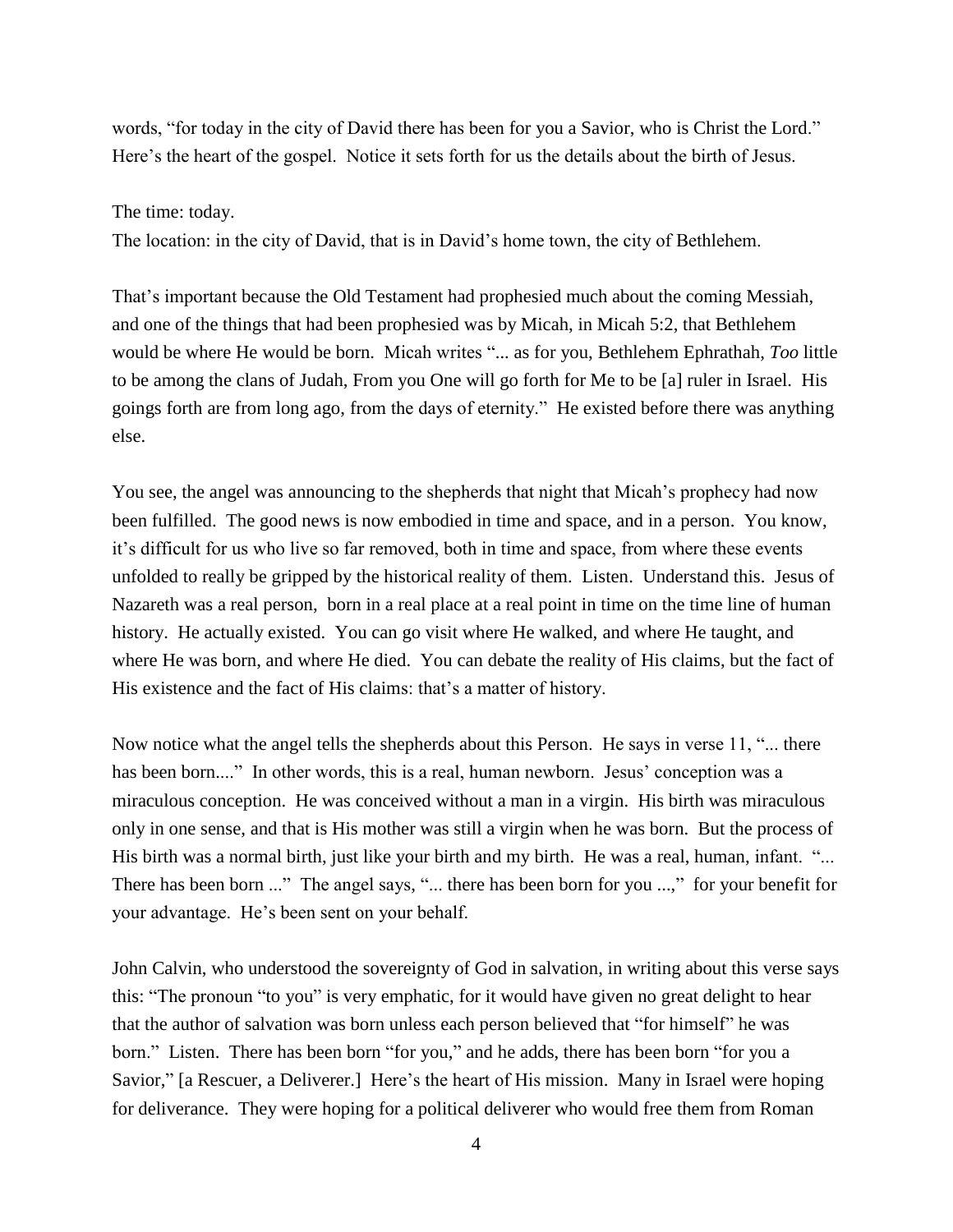oppression. But that wasn't the kind of deliverance or rescue God had in mind. This newborn Child has come to accomplish man's spiritual rescue. He came from God on a divine rescue mission.

But what does Jesus save, or rescue, us from? We talk a lot about salvation, being saved, the Savior. But the question is: From what? Most people don't feel like they need to be rescued from anything. Why would He come to be a Rescuer? What is He rescuing us from? Well, there are a number of ways to answer that question biblically. Let me give you three very brief examples of what He came to rescue us from.

First of all, He came to rescue us from slavery to Satan. You see, Jesus was very clear in His ministry in John 8. He said every person on this planet, every person in this room is under the control of one father or another. Either God is your Father, and you are under His authority, serving Him;, or Satan is your father, Jesus said, and you are under his authority, serving him. People like to think, who aren't in Christ, I enjoy freedom. Listen, you're not free. Jesus said everyone who commits sin is the slave of sin.

We are born into this world under the authority, the domination, of Satan himself. And we live enslaved to him. And Jesus came to rescue us from that slavery. Colossians 1:13 puts it this way, "He rescued us from the domain," [the Greek word is literally "authority;" "He rescued us from the "authority"] "of darkness," [a reference to Satan. He came to set us free from our slavery to Satan, our birth father.]

But there's something else He came to rescue us from. He also came to rescue us from the wrath of God. Most people don't like to think about this. They don't like to think about God as being angry. They like to think about God as love. But the Scripture is very clear. God Himself says in the Psalms, "I am angry with the wicked every day." Never a day passes that God isn't angered by man's rebellion against Him. He gives man good things upon good things, and man takes those and uses them and perverts them for his own ends, without acknowledging God's rule in his life. And God says, that makes Me righteously angry every day, and that anger is growing.

Paul, in Romans 4, talks about man accumulating God's wrath, storing up God's wrath for the day of judgment. And that wrath will eventually express itself at the judgment, God's anger against our sin. Jesus came, are you clear on this? Jesus came to rescue us from God! That's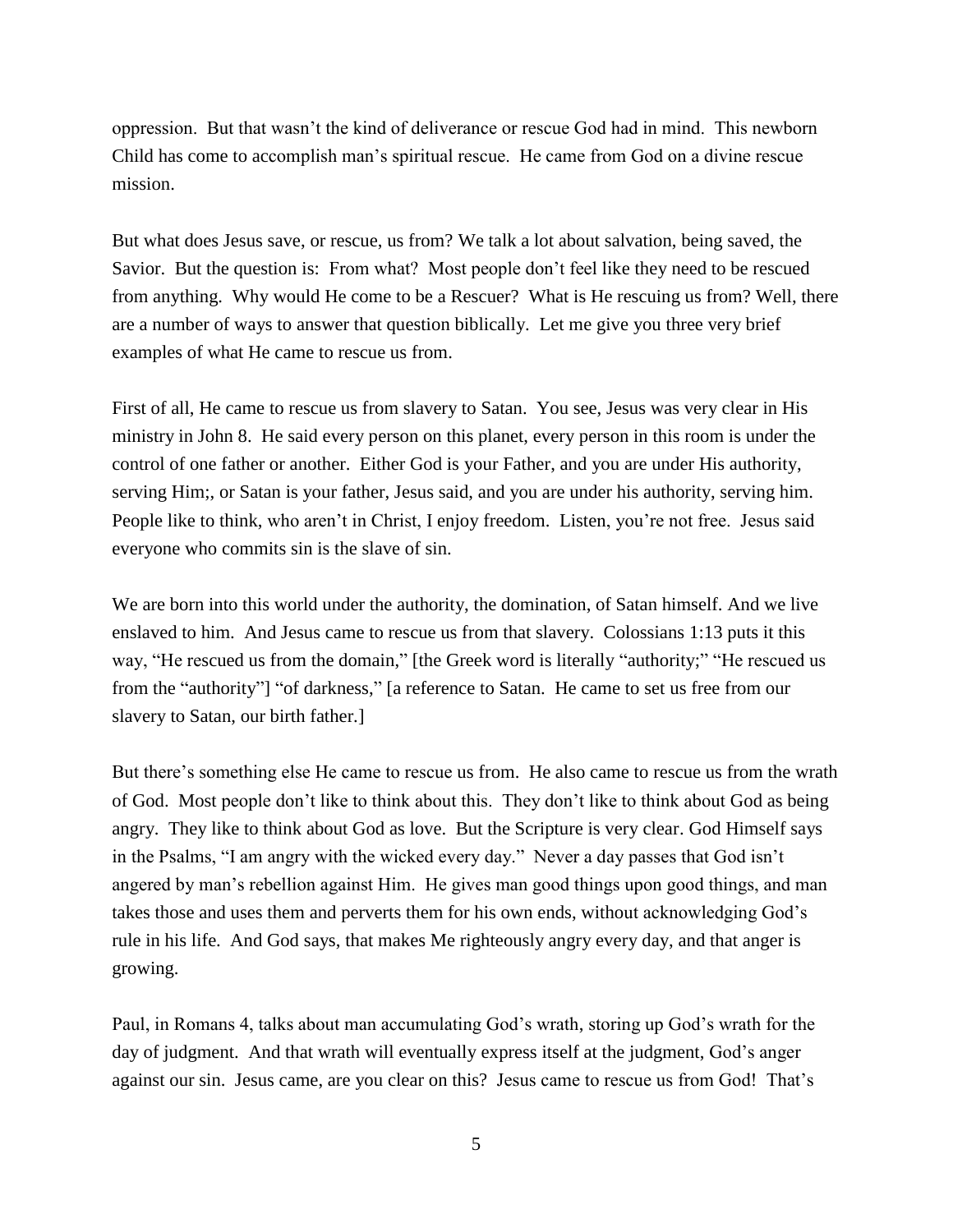why in Romans 5: 9 Paul writes, for those who are in Christ, "… we shall be rescued from the wrath *of God* through ... [Jesus,] rescued from God's just wrath against our sins.

There's one other facet of this rescue Jesus came to bring – not only slavery to Satan, the wrath of God, but several months before Jesus' birth, we read it this morning from Matthew 1. The angel spoke to Joseph and added another facet of what this child would save us from. In Matthew 1:21, "Call His name Jesus." Of course, Jesus is "Jeshua," the Hebrew form is "Jeshua." It's Joshua, and it means "Yahweh saves," God rescues. Call Him, "God rescues." Why? Because He will rescue His people from their sins, from the guilt of sin, from the penalty of sin.

You see, Jesus didn't come to rescue us from a lack of a personal fulfillment. He didn't come to rescue us from a bad marriage or problems in our home. He didn't come to rescue us from difficult trials, although some of those may come as by-products of the salvation that He brings. But they aren't the primary purpose Jesus came. You see, our real problem is sin. Each of us is guilty of having broken God's law, the law that's in the Scripture, the law that's written in our hearts. And when we do our consciences accuse us. We know we're guilty. So, we're guilty. And here's the problem. God, as He tells us in His Word, is a God of unbending, unwavering justice. He is always just. He can do nothing that's unjust.

What that means practically is that He cannot allow a single sin to go unpunished. Not one sin that you have ever committed will go unpunished. We deserve punishment. But here's the good news, it's that Jesus came into the world to rescue His people from their sins, to rescue us not from subjective feelings of guilt. We have those. Your conscience bothers you, as mine does me. It convicts us. It says, "I feel guilty." But Jesus didn't come to rescue us from the feelings of guilt. He came to rescue us from real, objective guilt before the bar of God's justice. Guilt that, at the judgment, would cause God to render a verdict of guilty and a sentence of eternal death. That's what He came to rescue us from. You can see why it's good news.

This spiritual rescue was first promised to us the very day Adam and Eve fell. You remember in Genesis 3:15. We call it the proto-evangelicum, the first announcement of the gospel. When God said to Adam and Eve, there's going to come one born of the seed of the woman who will crush the head of the serpent. He will ultimately and finally deal with sin, the sin you've committed today. But there was only one author in the Old Testament who told us how the coming Redeemer would save His people from their sins, and that is Isaiah. Isaiah told us that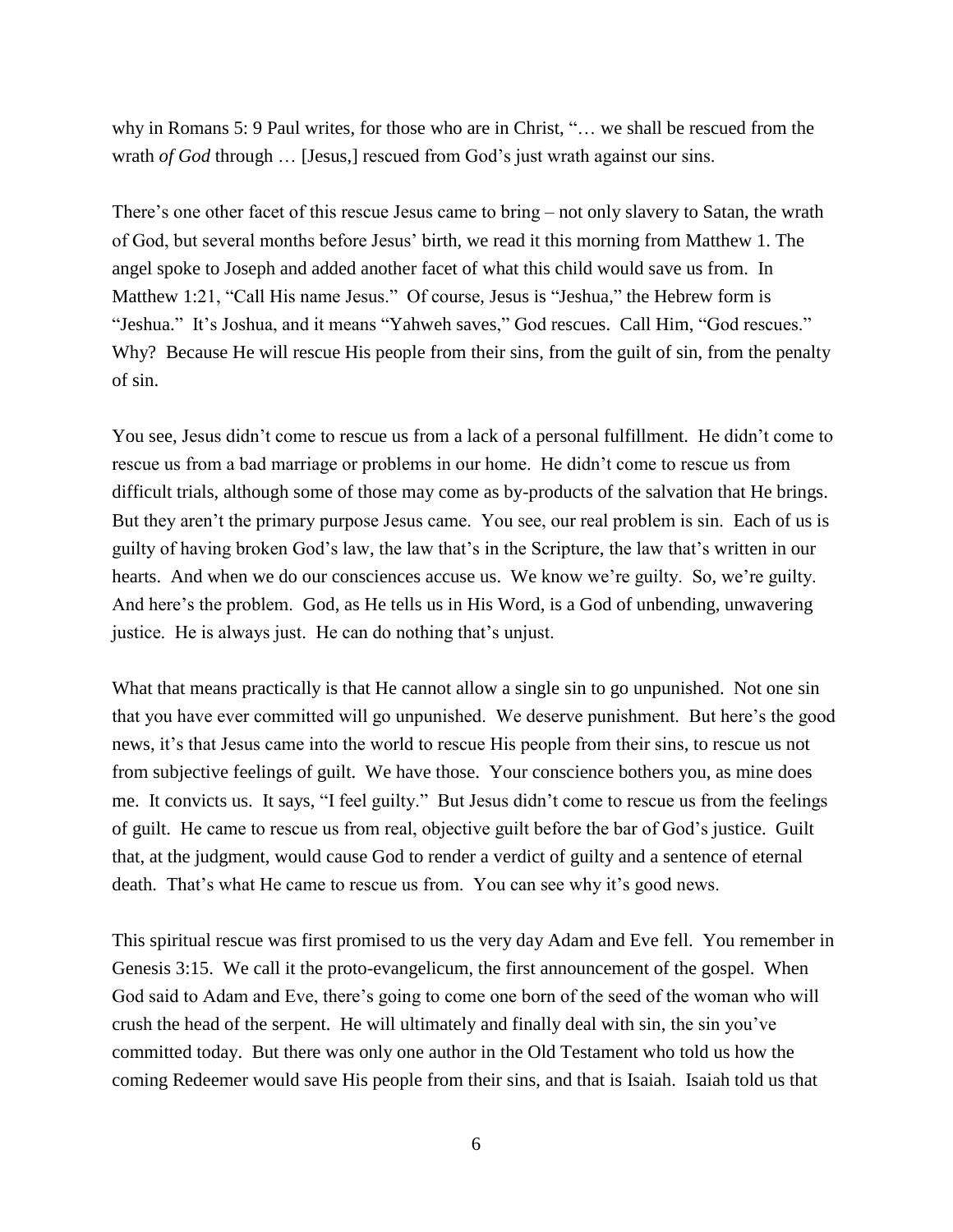the Messiah would rescue people from their sins by suffering and dying in their place. Listen to Isaiah. This is Isaiah 53, familiar verses. Isaiah 53: 5 - 6. Speaking of the Messiah:

... He was pierced through for our transgressions, He was crushed for our iniquities; the chastening for our well-being *[the Hebrew word translated wellbeing there is the word shalom. The chastening for our peace with God]* fell upon Him, and by His scourging we are healed. All of us like sheep have gone astray, each of us has turned to his own way; but the Lord has caused the iniquity of us all to strike Him.

Later in that same chapter, Isaiah 53, it says, it pleased the Lord to crush Him. Listen, the Romans didn't crush Jesus; God did. Why? So that, Isaiah says, He might render His soul a guilt offering. Jesus offered Himself as a sacrifice, like an Old Testament guilt offering, to pay the guild of your sin, if you're in Christ or will believe in Him.

Now notice in Luke 2:11 that the angel tells us the identity of this newborn that's going to rescue us from our sin, from God's wrath. He is "Christ, the Lord." Now that is a most unusual expression. It occurs nowhere else in the New Testament. Literally, the Greek text says this, "who is Christ Lord." Both words are titles that this Child rightfully bears. And both of these titles have their roots in the Old Testament. Let's look at them for a moment.

First of all, Christ. The word Christ refers to the special deliverer that the Old Testament prophesied. Christ is not Jesus' last name. It is a title. It literally means "the Anointed One." In Hebrew it's "Hamashia." "Ha" is the definite article. "Mashia," the "Anointed One." Hamashia. When we anglicize it, it becomes, "Messiah." "The Messiah." But when you take "Hamashia," the Hebrew word, and you translate it into Greek, "the Anointed One" in Greek is "Christos." When you take the word "Christos" and bring it into English it becomes "Christ."

So, understand then, Hamashia, the Messiah, Christos, and Christ all mean the same thing. They all mean "the Anointed One." What the angel was announcing to those awe-struck shepherds that night was that the baby who had been born that day in Bethlehem was the fulfillment of all the Old Testament promises about the coming Messiah. He was the specially Anointed One by God. Jesus was the long-awaited Messiah, Hamashia, Christos, the Christ. The One God anointed specially to be His King. He will rule and reign over all things forever. The One specially anointed by God to be His priest. He is the one who would be the perfect priest, our mediator between us and God, who could bring us together, reconcile us by the offering of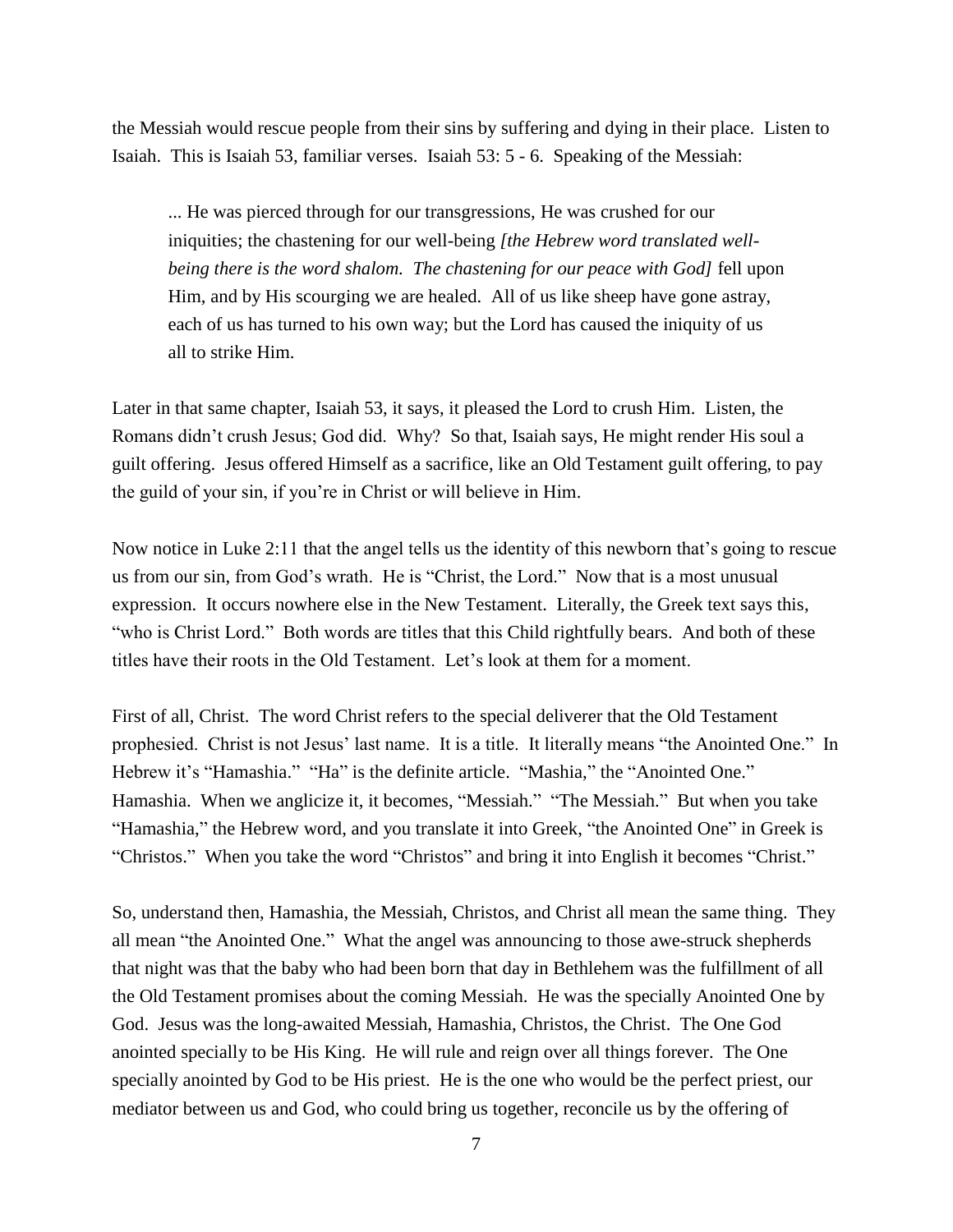Himself. He was the one specially anointed by God to be the Prophet, as Moses called Him in Deuteronomy 18, the One who could tell us everything we needed to know about God because He was God. He was the specially Anointed One, the Christ.

Notice in verse 11 the angel adds "who is Christ, the Lord." The Greek word is "kurios." You're familiar with that word, simply means a master or a sovereign. The word "kurios" occurs often in the Septuagint.

The Septuagint is the Greek translation of the Hebrew Old Testament. It was done a hundred to two hundred years before Christ. It's the Bible that, for the most part, Jesus and the apostles used in the New Testament, the Septuagint. The Greek word "kurios" in the Septuagint occurs often and by far its most common usage was to translate God's personal name, YAHWEH. YAHWEH, of course, when God says it in Exodus 3, it's "I AM." When we say it, YAHWEH, it's "HE IS." This was a title of Deity.

So, when the angel said this baby is Messiah, the specially anointed One, "kurios," he was saying "He's God." We shouldn't be surprised by that. You remember back in 1:32 when Gabriel showed up and announced the birth to Mary, he says this to her, the child that you're going to have "will be called the Son of the Most High." That's a reference to God, the Son of God.

So, understand then, that this newborn is a full human. He is a Savior. He is the Messiah, the long-promised One. And He is nothing less than God Himself. This is so important for you to understand. You see, believing Jesus' deity is crucial to your spiritual rescue. If you don't believe in His equality with God, you cannot enjoy the spiritual rescue He came to bring. He said it with His own mouth. He said in John 8:24, if you do not "believe that I AM," borrowing the name of God from the Old Testament, if you do not "believe that I AM, you will die in your sins." What an amazing announcement. What an incredible newborn.

Now notice the angel finishes his announcement by giving the shepherds directions about how to find this Child. Verse 12, "This *will be* a sign for you: you will find a baby wrapped in cloths and lying in a manger." The sign both proved to them, when they found the child in this way, that, in fact, what the angel told them is true, but it also helped direct them to the right child because there may have been a number of young infants in Bethlehem that night. And all of them would have been wrapped in cloths. This was the common first-century practice in Palestine, to wrap strips of cloths around the children's extremities, to give them that sense of security like they'd experienced in the womb.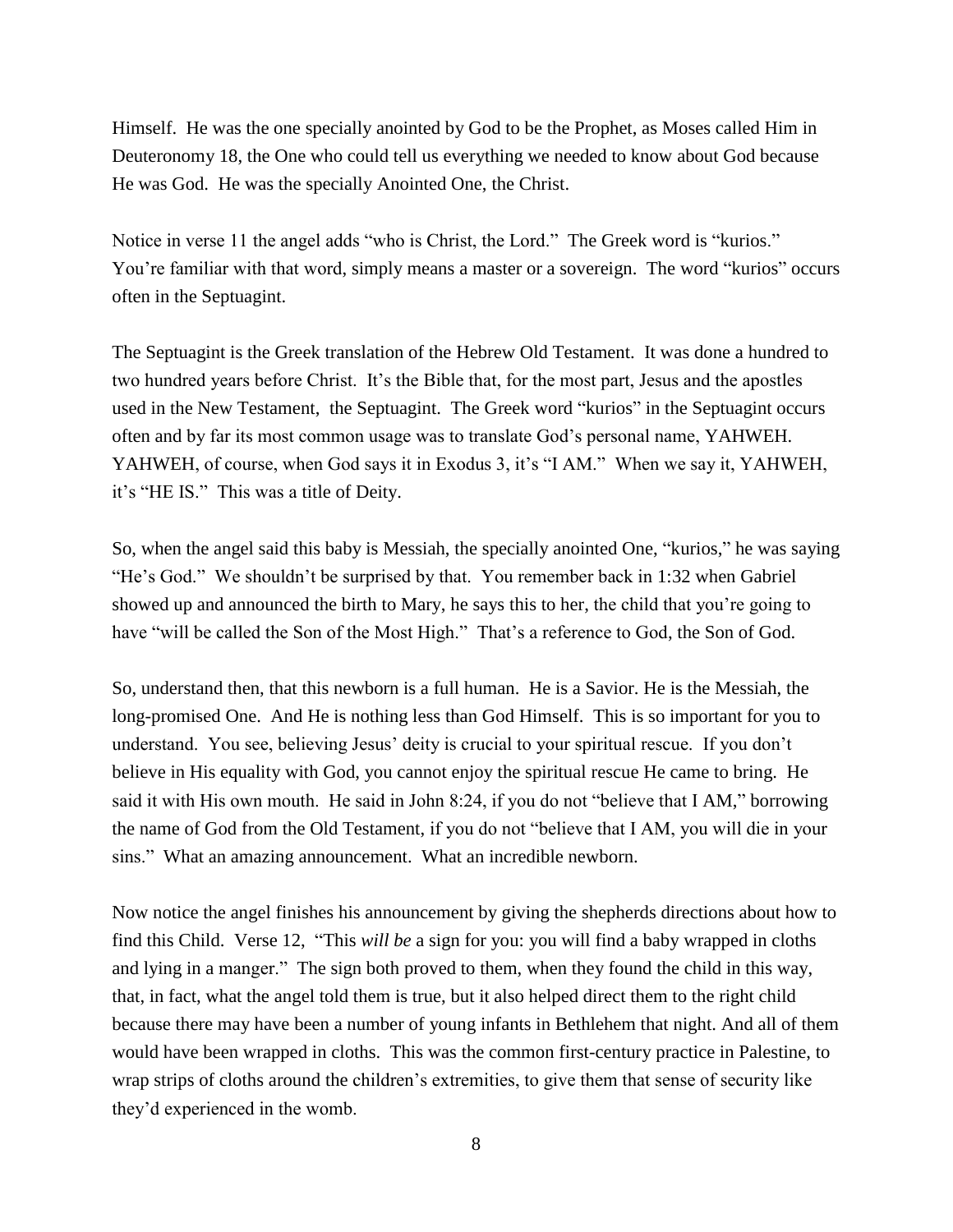But certainly, there was only one newborn in Bethlehem that night that was lying in a manger. Now, we hear the Christmas story, and we use the word "manger," and it sort of gets this glow about it. There was no glow in this manger. The word "manger" is "feed trough." You'll find the baby, who is God, lying in a feed trough.

A very early tradition, dating to the early second century, describes Jesus' place of birth as a cave that was usually used as a stable. Justin Martyr, a great church father, in his *Dialogue with Trypho*, wrote in the second century that Jesus was born in a cave. Origin speaks of the cave where Jesus was born, and that that cave was still pointed out in his day. Almost certainly it was the cave that you can still visit today under the Church of the Nativity. The tradition goes back that far. It's about 39 feet long by 10 feet wide.

St. Jerome, the early church father, lived for a time, for most of his life actually, in the adjacent cave, and that's where he translated the Latin Vulgate. And he said that the manger was still visible in his day. He described the manger as a groove in the rock surrounded on both sides by plain walls of clay. It was located, he said, in a small side cave off of the larger cave. This unique Child would be found in a most unique place.

Now with that, the angel's announcement is finished, and something dramatic happens. Verse 13, "And suddenly there appeared with the angel a multitude of the heavenly host...." Literally the text says "a multitude of the army of heaven." Hundreds, if not thousands, of angels suddenly appeared. This grates on our modern and post-modern ears, but the Scripture very clearly says that this planet is at this very moment surrounded by angels and demons.

And here, God, as He did in the Old Testament, opens the eyes of the shepherds to actually see an army of angels surrounding them. Instead of just one witness to the birth of His Son, God brings an army of witnesses. But this is an army, not coming to make war, but coming rather to announce peace. Notice verse 13, "And suddenly there appeared with the angel a multitude of the "army of heaven" praising God and saying, "Glory to God in the highest, and on earth peace among men with whom He is pleased."

Now notice what Luke doesn't say. Luke doesn't say that the angels sang. That's of course very common in a lot of our Christmas carols and so forth. It is possible that they sang. We know that they sang at the creation of the world. Apparently, the angels were created shortly before the universe was created. We're told that they sang for joy at the creation. It's possible that they were singing here. We do know this: there is certainly rhythm and parallelism in what they said.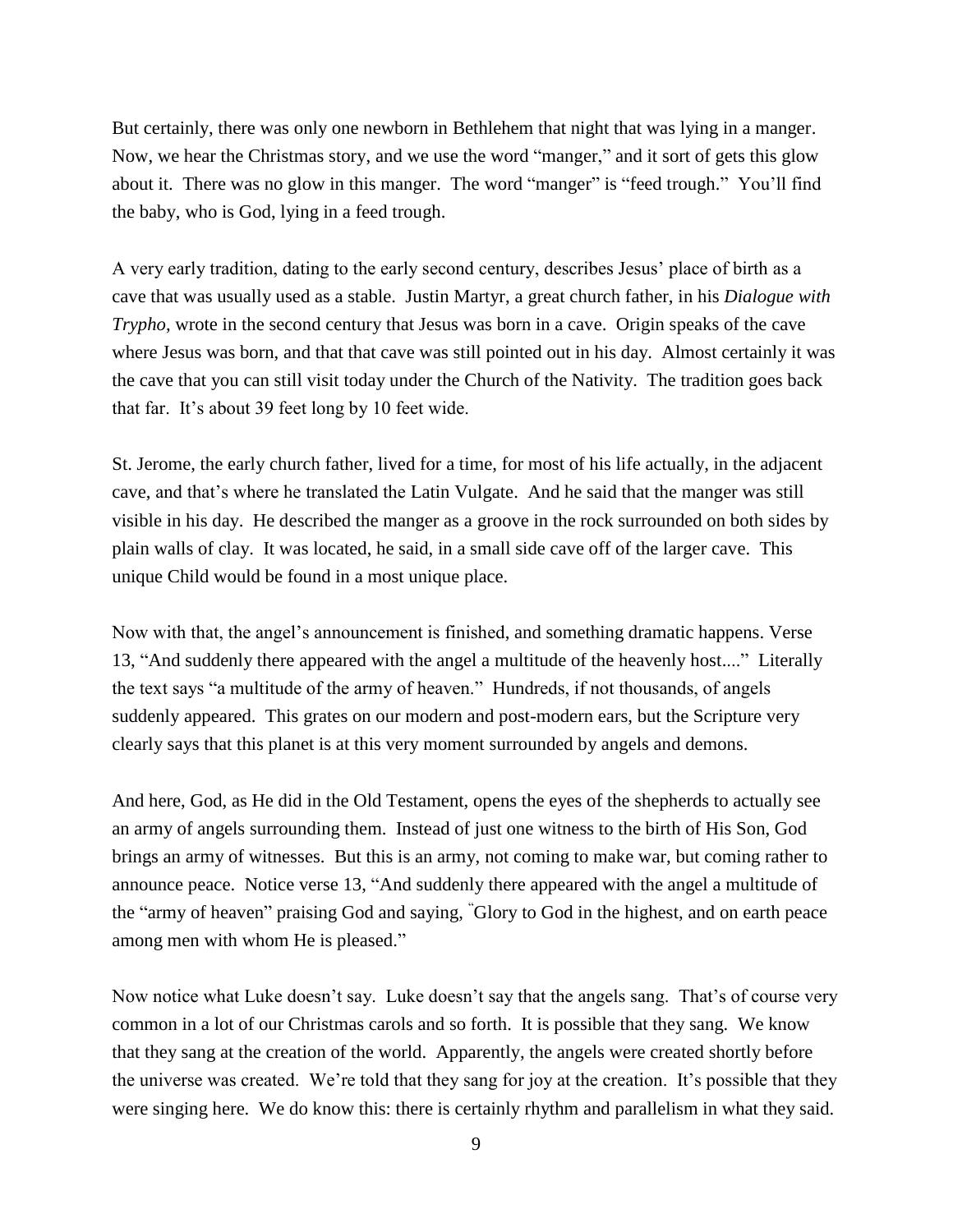So much so that you'll notice our translators set verse 14 off in our Bibles as poetry. So, it's possible that they sang this.

What is very clear is that these angels were not paid to show up and do this gig. They were truly captivated by what was happening there that night. Don't forget, these angels had seen and worshiped the eternal Son of God in heaven for thousands of years, since they were created. They had watched the eternal Son create this universe. They had perhaps watched, certainly heard about, the fall in Genesis 3. They had witnessed again and again man's sin. They had heard the prophesies of the coming Redeemer.

Peter tells us in 1 Peter 1 that the angels long to understand and to look into the things concerning man's salvation. Perhaps these angels understood Isaiah 53. Perhaps they knew that the Father would punish His Own Son as man's substitute, to purchase redemption.

But this you can be sure of, the angels were overwhelmed with the great love of God that would move Him to allow His Eternal Son to come into this world as one of the creatures He made; as a tiny human infant, and to do so in such amazing poverty and humility. William Hendriksen writes, "whether literally sung or not, the words of Luke 2:14 are, above all else, an outpouring of adoration. These angels never before had been so thrilled. No wonder, therefore, that from the bottom of their hearts they shout "Glory to God in the highest!"

Now notice verse 14 has two parts. It is a hymn of praise directed toward God, and it is a blessing directed toward men. Notice, first of all, the hymn of praise toward God. Verse 14 says, "Glory to God in the highest." "In the highest" doesn't mean to the highest degree. It's a simple contrast to "on the earth." In other words, "glory to God in heaven." The angels were expressing both their desire that this happen and the reality that it was happening, that in heaven at that moment God was receiving, and will always receive, glory. Why? For sending Christ the Lord into the world as a man in order to accomplish man's spiritual rescue.

Ultimately, your salvation is not primarily about you; it is about the glory of God. Of the angel's hymn John Calvin wrote, "Let us remember then the final cause why God reconciled us to Himself through His only begotten Son. It was that He might glorify His name by revealing the riches of His grace and His boundless mercy." This is what Paul said in Ephesians 1 when rehearsing our salvation. Three times he says, "to the praise of His glory."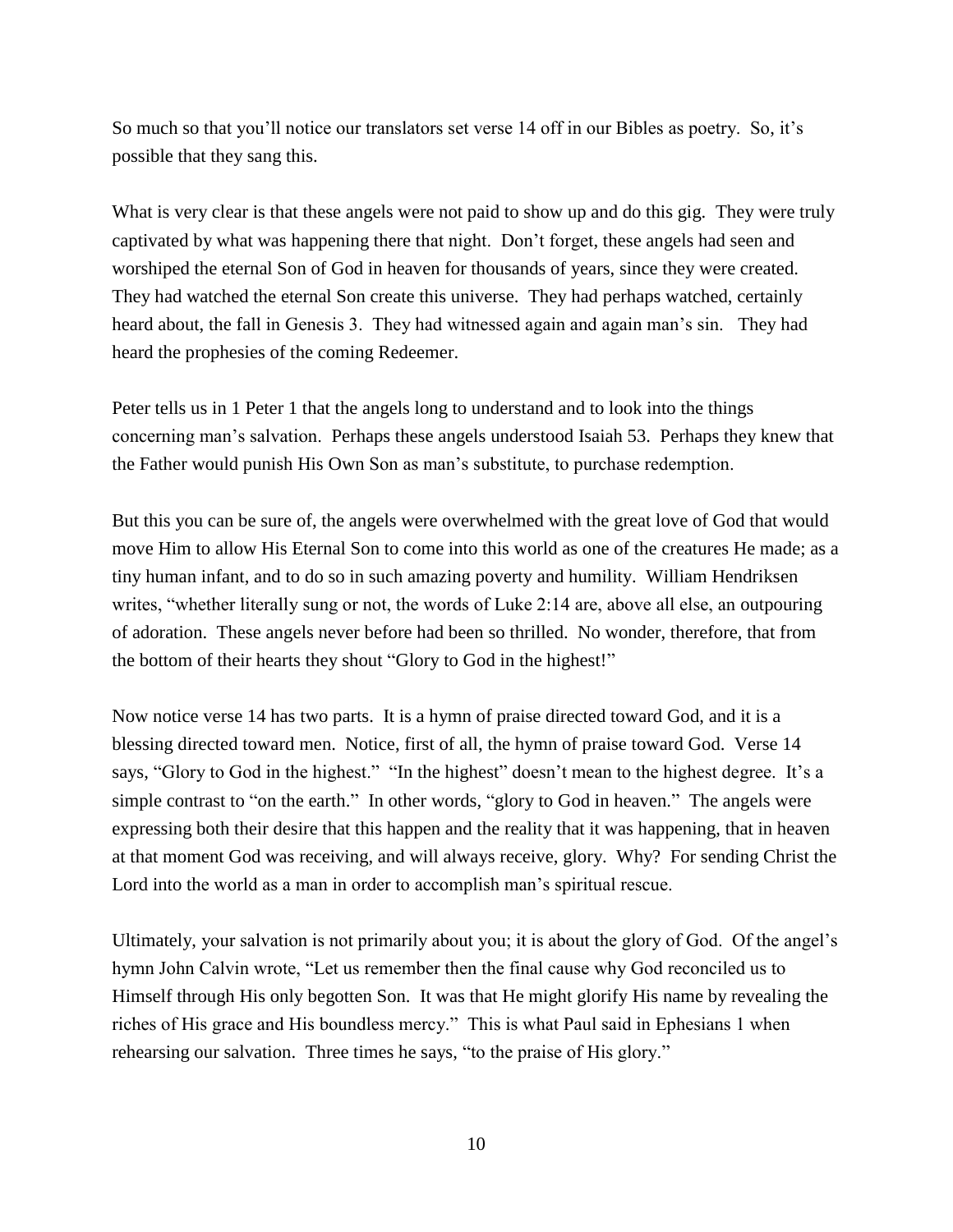But there's also from the angel's lips, a blessing toward man. Notice verse 14 again, "peace on earth." Don't you love those words? "Peace on earth." You remember the prophecy of Isaiah 9:6 that the Messiah who would come would be the Prince of Peace, the Prince who would bring real peace. In the first century they were living in an external peace. Caesar Augustus, you remember, was the first and the greatest Roman emperor. He had ended a century of civil wars in battling for the throne of Rome. And he had ushered in a period of uncommon and unparalleled peace, prosperity, and greatness for Rome, what historians called the Pax Romana, the Roman Peace. But Augustus's peace, while it was wonderful, wasn't real peace.

A first century philosopher by the name of Epictetus wrote these words: "While the emperor may give peace from war on land and sea, he cannot give peace of heart, for which man yearns more than even for outward peace." But the peace Jesus brings is exactly that, not first peace of heart, but peace first and foremost with God which brings peace of heart. That's why in Romans 5:1 Paul says, "Therefore, having been justified by faith, we have peace with God...." This is what Jesus brings. But notice the angels said true peace with God is only, notice verse 14, among men "with whom He is pleased." What does that cryptic expression mean?

Literally, the Greek text says this, "peace among men of good pleasure," or "good favor." It means peace among men who are the objects of God's good pleasure or God's good favor. Leon Morris, writing on this passage, says the angels are saying that God will bring peace for men on whom His favor rests. There is an emphasis on God, not man. It is those whom God chooses, rather than those who choose God, of whom the angels speak.

John MacArthur puts it this way in his commentary: "In each case where the word "good will" occurs in the New Testament, it refers to God's sovereign good pleasure." So, a better rendering here might be "peace toward men on whom God's sovereign pleasure rests." God's peace is not a reward for those who have good will, but a gracious gift to those who are the objects of His good will. In other words, the second half of verse 14 is a lesson in sovereign grace.

It reminds us of how God describes Himself, "I will be gracious to whom I will be gracious and I will have mercy on whom I will have mercy." What better illustration could there be of God's sovereign grace than the shepherds, the ones hearing this announcement? They were sinful. They were despised. They were dishonest. They were untrustworthy. There's no indication in the text that they were looking for the Messiah. And yet it was to them God sovereignly displayed His grace in the announcement of the birth of Christ. They are perfect examples of those on whom God's sovereign grace has come to rest.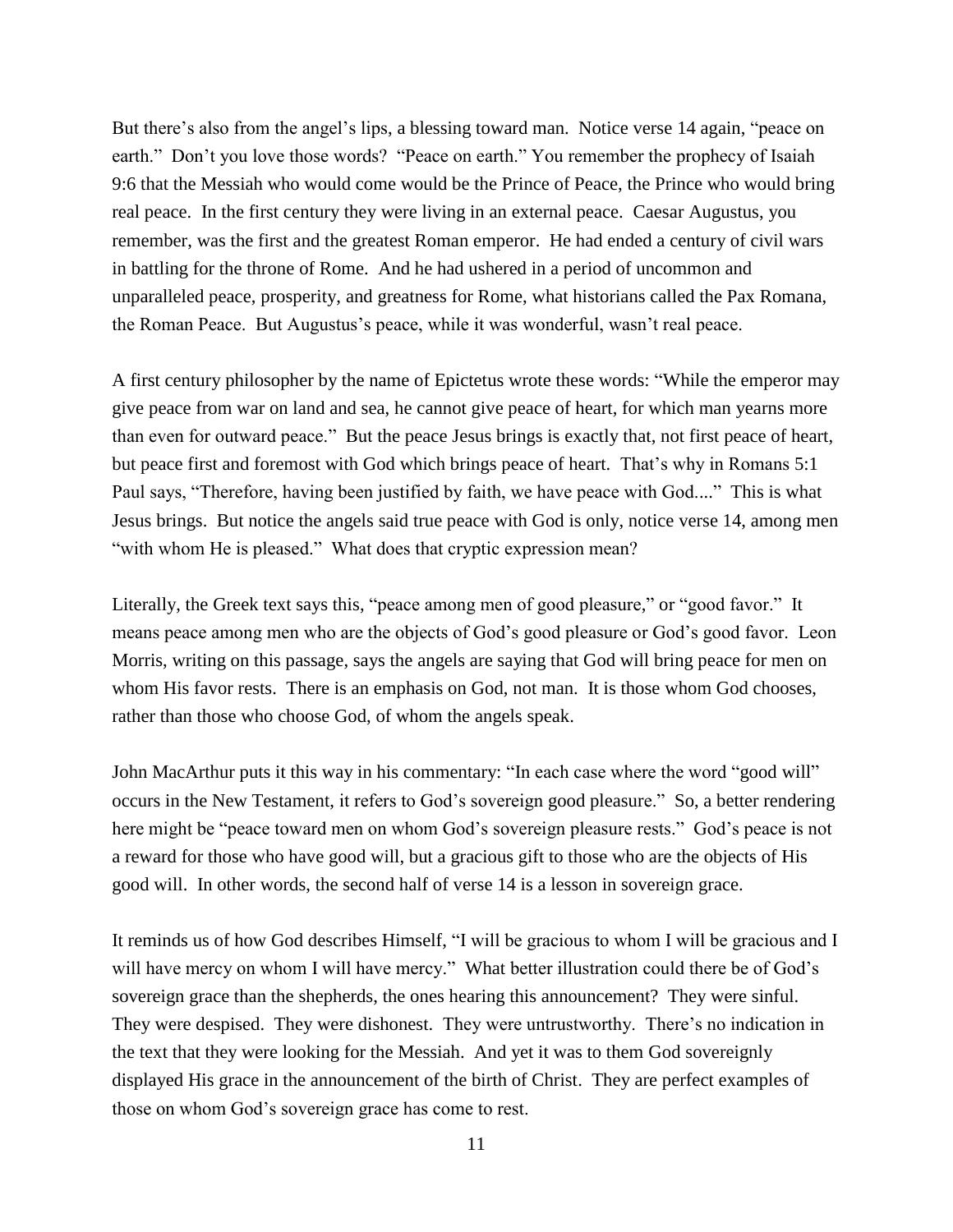Now notice in verse 15, Luke tells us that, although the angels had appeared suddenly, they left gradually, "When the angels had gone away from them...." The construction here has the idea of their slowly sort of filing out. The shepherds watched as this army of angels gradually ascended into heaven. What an amazing announcement! We weren't there to witness this announcement personally, but understand this, we have received the same unprecedented revelation about this Child, not in an angelic announcement, but through a book breathed out by God Himself announcing to us the spiritual rescue in His Son.

So, we've seen the unlikely witnesses, and we've seen the grand announcement. I want you to notice thirdly the right reaction – how to respond, how to respond. You see, the shepherd's response to the good news that they received is a wonderful model for us. This is how you ought to respond to the Savior's birth. First of all, as they did, you should believe the good news. Notice verse 15, "When the angels had gone away from them into heaven, the shepherds began saying to one another, "Let us go straight to Bethlehem then, and see this thing that has happened which the Lord has made known to us." The emphasis here is on their response to the message they heard.

Notice, first of all, they were convinced that the revelation was from God, "This thing which the Lord has made known to us." They believed the source of the message was God. And they were absolutely certain of the truthfulness of the message. Notice, let's hurry to Bethlehem and "see this thing that has happened." They believed the content of the message. And they were in a hurry to obey. Now the angel didn't command them to go into Bethlehem directly, but the command is implied in giving them directions about how to find the Child. And they were eager to do what God had said.

By the way, that's always a sign of true faith. Where a person truly believes in Christ, there is always an eagerness to obey what God has said. Verse 16, "So they came in a hurry and found their way to Mary and Joseph, and the baby as He lay in the manger." After they had worked out the details of how to care for their sheep, they leave the sheep in a hurry for the city. We aren't told how long they had to search. We aren't told exactly how they found the Child, but their search was rewarded. They found Him.

But understand the point of their response is that they believed the good news. If you want to be spiritually rescued from God's wrath against your sin, then you must believe the good news of the Savior's birth as well. You must believe the revelation is from God. You must believe the content of that good news, that there has been born for you a Savior, who is Christ the Lord.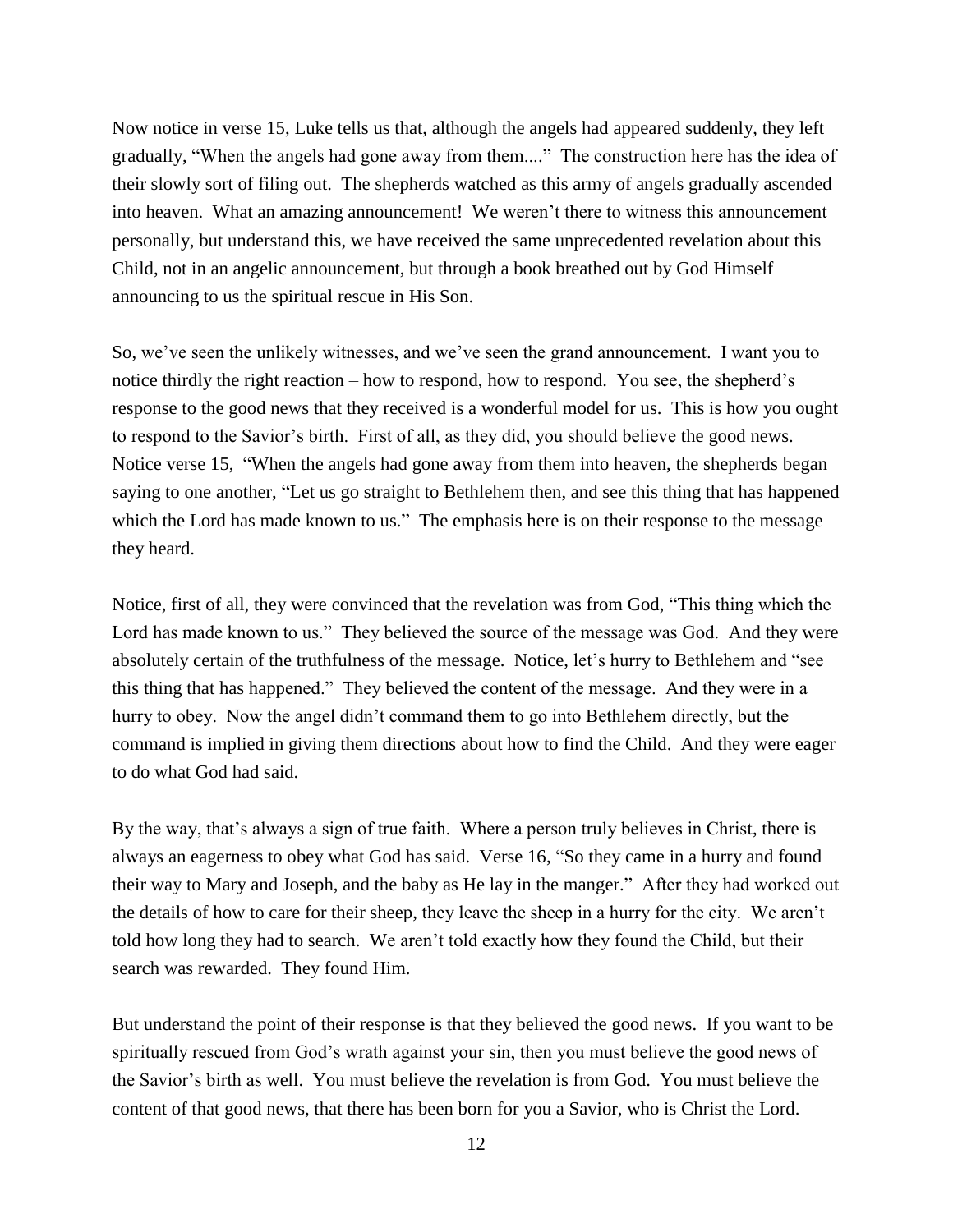The shepherds' search for Jesus illustrates what true saving faith looks like, because when you truly believe the good news of the gospel you come to Jesus. Not physically like they did, but spiritually. That's why Jesus so often invites people to believe in Him by saying "come to me." You remember Matthew 11:28, "Come unto me, all [you] who are weary and heavy-laden, and I will give you rest." This is an invitation to believe just like the shepherds believed. You understand why Luke recorded this? Not only so that we could know the historical truth of what happened surrounding Jesus' birth, but in Luke 2 God is presenting you with the same announcement He presented to the shepherds, so that you can respond by believing the good news.

The second way that we must respond is, once you have believed the good news, and that's true of many of us here, you must share the good news. Verse 17, "When they had seen this," when they had seen Mary and Joseph and Jesus in the manger, "they made known the statement which had been told them about this Child." By the way, it's interesting, isn't it, that what they gave witness to wasn't even what they saw with their eyes; it was to the revelation they had received. To "make known" means to "reveal," to "declare," to "explain."

They told others the good news they had been told. Who did they tell? Well, the text implies that, probably as they searched and certainly after they searched and found the Child, they ran into a number of people in the town of Bethlehem and they told them.

Notice verse 18, "And all who heard it wondered" [they were amazed, astonished] "at the things which were told them by the shepherds." And of course, the shepherds also told Mary and Joseph. In fact, wouldn't it have been a great delight to have been there that night to have witnessed all of these things and to have heard the interchange as Mary and Joseph explained to the shepherds what they had heard; what Gabriel said to them, what they had experienced. And then to hear from the shepherds what God had just done in revealing to them the good news. Notice Mary's reaction in verse 19, "But Mary treasured all these things, pondering them in her heart." "Treasure" has the idea of "she held them in her memory." She remembered them well.

I think Luke especially mentions this because most scholars agree that it was from Mary's firsthand account that Luke got his information and is sharing with us the details of what happened. But she didn't just remember them. Notice, it says, she pondered them in her heart. It's an interesting Greek word. It's a word which literally means she "threw them together" in her mind. In other words, she's trying to reconcile them. She's trying to understand how they relate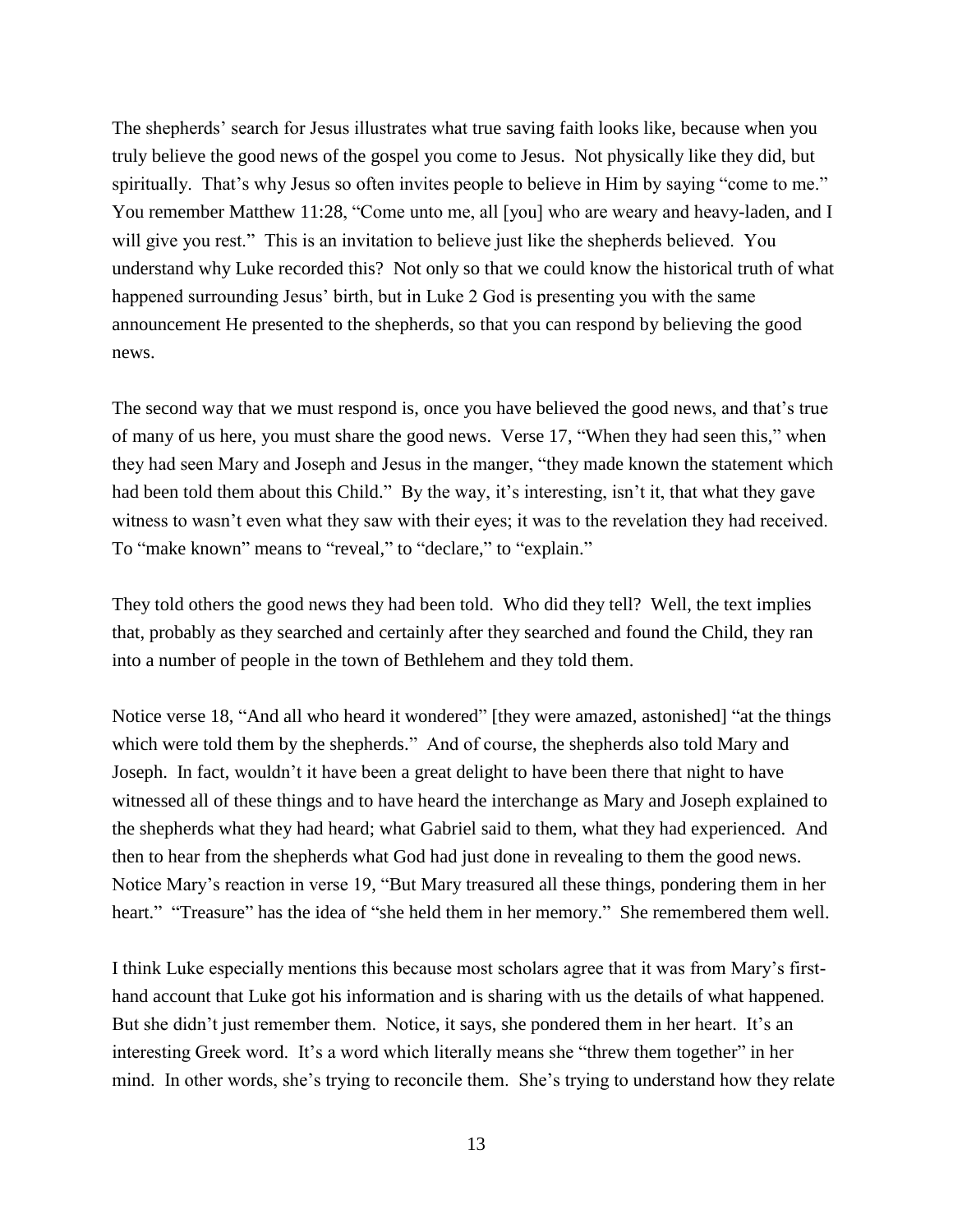to each other. Mary is mediating on the truth of who her Son is, and what He will accomplish. She wanted to understand.

And Mary's example is a great encouragement to us. Because if, like Mary, you have already believed the truth of the gospel, you should continue to think about and meditate on who Christ is and what He's accomplished in the gospel. You remember when you first came to Christ? You remember that sense of euphoria that you felt. Listen, that may fade. That may subside. But what replaces it is a growing and deepening desire to know more about Jesus Christ, to understand more about what He has done for you. You will long to have a fuller, more profound understanding about the person and work of Jesus Christ. That is always true for every believer.

If you're in Christ, that's true of you. If you don't have that, then you need to seriously question the reality of your faith. But the point here is the shepherds repeated the good news, to Mary and Joseph, to everyone who would listen. There's a powerful lesson here for us. You see, once you have truly experienced God's sovereign grace you can't help yourself, you want others to know. Again, Christian, you remember right after you were converted how eager you were for others to hear the good news? You should still be eager as you understand more about what He's done. And any lack of zeal on your part really betrays sinful ingratitude. We should share the good news with others.

There's a third way that we have to respond to the good news, and that is to glorify and praise God for the good news. Notice verse 20, "The shepherds went back," [to their sheep] "glorifying and praising God for all that they had heard and seen, just as had been told them." You see, wherever God displays His sovereign grace in salvation there will be praise. If you truly know and love Jesus, your life will be marked by an attitude of praise and worship. You won't have any trouble prying apart your lips to express your praise in song. You will love to sing praise to God. And your prayers will be filled with praise as well. In the words of Hebrews, you will "continually offer up a sacrifice of praise to God, that is, the fruit of lips that give thanks to His name."

Now there's one thing that I alluded to last week that I haven't told you this morning about these shepherds. The sheep they kept probably weren't ordinary sheep. The Jewish *Mishnah* tells us that the sheep that were kept in and around Bethlehem throughout the year were the sheep that were destined to be sacrifices at the temple. So, a few days later, these shepherds likely took a few of their lambs the less-than-five-miles' journey to Jerusalem, and there those lambs were slaughtered as sacrifices. And while they were at the temple, they undoubtedly continued to tell